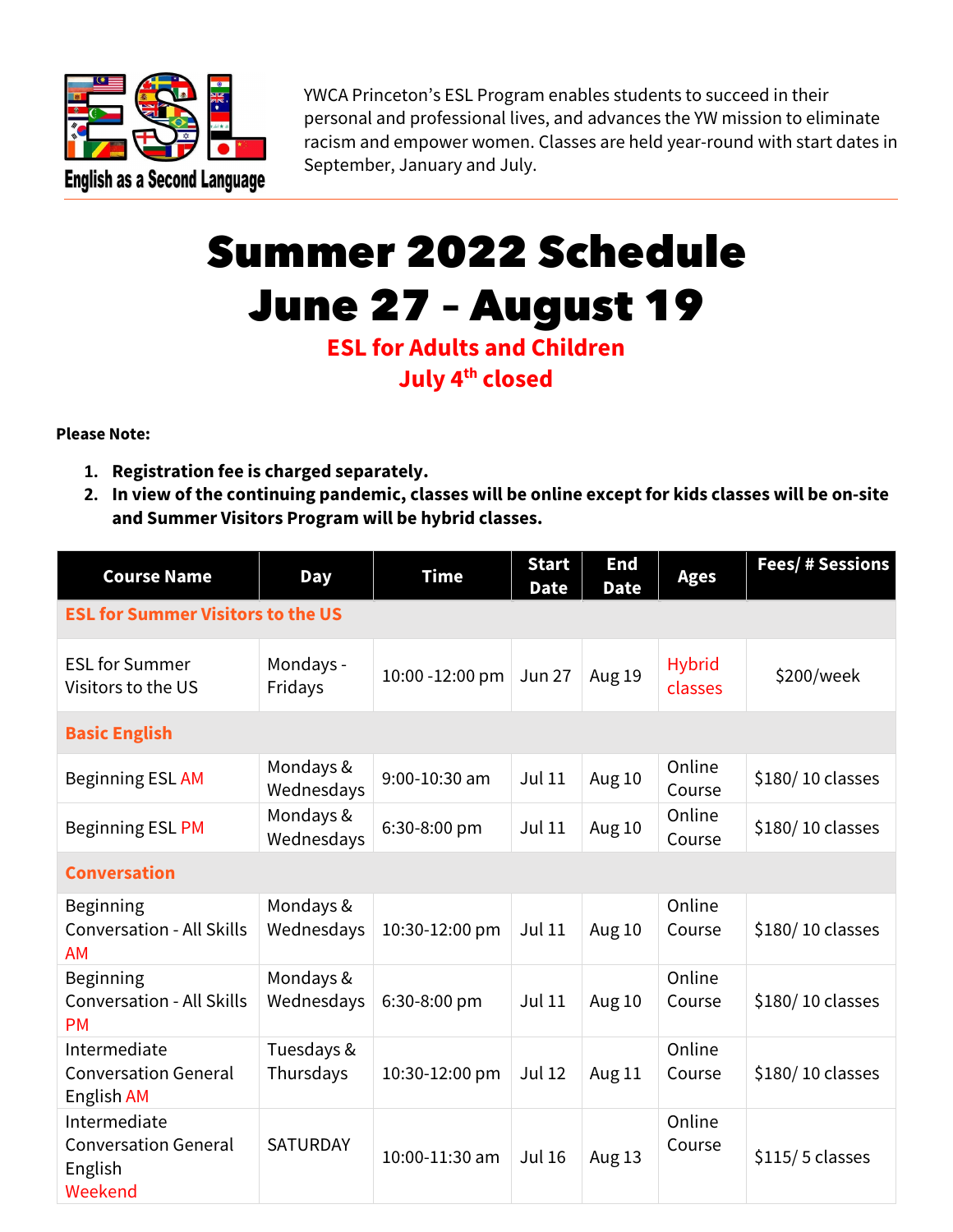

YWCA Princeton's ESL Program enables students to succeed in their personal and professional lives, and advances the YW mission to eliminate racism and empower women. Classes are held year-round with start dates in September, January and July.

| <b>Advanced Conversation</b><br>American Culture &<br><b>Civics AM</b> | Wednesdays              | 10:30-12:30 pm | <b>Jul 13</b> | Aug 10 | Online<br>Course | \$115/5 classes  |
|------------------------------------------------------------------------|-------------------------|----------------|---------------|--------|------------------|------------------|
| Advanced Conversation<br>Culture<br>American<br>&<br><b>Civics PM</b>  | Thursdays               | 6:30-8:30 pm   | <b>Jul 14</b> | Aug 11 | Online<br>Course | \$115/5 classes  |
| <b>Pronunciation Noon</b>                                              | Friday                  | 1:00-2:00 pm   | <b>Jul 15</b> | Aug 12 | Online<br>Course | \$99/5 classes   |
| <b>Reading &amp; Discussion/ Vocabulary</b>                            |                         |                |               |        |                  |                  |
| Beginning Reading/<br><b>Vocabulary AM</b>                             | Tuesdays &<br>Thursdays | 9:00-10:30 am  | <b>Jul 12</b> | Aug 11 | Online<br>Course | \$180/10 classes |
| Beginning Reading/<br><b>Vocabulary PM</b>                             | Tuesdays &<br>Thursdays | 6:30-8:00 pm   | <b>Jul 12</b> | Aug 11 | Online<br>Course | \$180/10 classes |
| Reading/<br>Intermediate<br><b>Vocabulary AM</b>                       | Mondays &<br>Wednesdays | 10:30-12:00 pm | <b>Jul 11</b> | Aug 10 | Online<br>Course | \$180/10 classes |
|                                                                        |                         |                |               |        |                  |                  |
| Intermediate<br>Reading/<br><b>Vocabulary PM</b>                       | Tuesdays &<br>Thursdays | 6:30-8:00 pm   | <b>Jul 12</b> | Aug 11 | Online<br>Course | \$180/10 classes |
| <b>Advanced Reading</b><br><b>Strategies &amp; Discussion</b>          | Fridays                 | 10:00-12:00 pm | <b>Jul 15</b> | Aug 12 | Online<br>Course | \$115/5 classes  |
| <b>Public Speaking</b>                                                 |                         |                |               |        |                  |                  |
| <b>Public Speaking PM</b>                                              | Mondays &<br>Wednesdays | 6:30-8:00 pm   | <b>Jul 11</b> | Aug 10 | Online<br>Course | \$250/10 classes |

## **Health Care & Kids Summer ESL Camp**

| Soft Skills for Nursing<br>Assistants (BE) AM      | Mondays &<br>Wednesdays  | 10:30-12:30 pm    | July 11 | Aug 10 | Online<br>Course                | \$199/10 classes |
|----------------------------------------------------|--------------------------|-------------------|---------|--------|---------------------------------|------------------|
| <b>Essential Computer</b><br>Skills (NorthStar) PM | Tuesdays &<br>Wednesdays | 6:30-8:30 pm      | July 12 | Aug 10 | Online<br>Course                | \$199/10 classes |
| $K - 5th$ Grade                                    | Mondays -<br>Fridays     | 9:00 -12:00 pm    | July 11 | Aug 19 | In-<br>Person<br><b>Classes</b> | \$200/week       |
| 6th - 8th Grade                                    | Mondays -<br>Fridays     | $9:00 - 12:00$ pm | July 11 | Aug 19 | In-<br>Person<br><b>Classes</b> | \$200/week       |